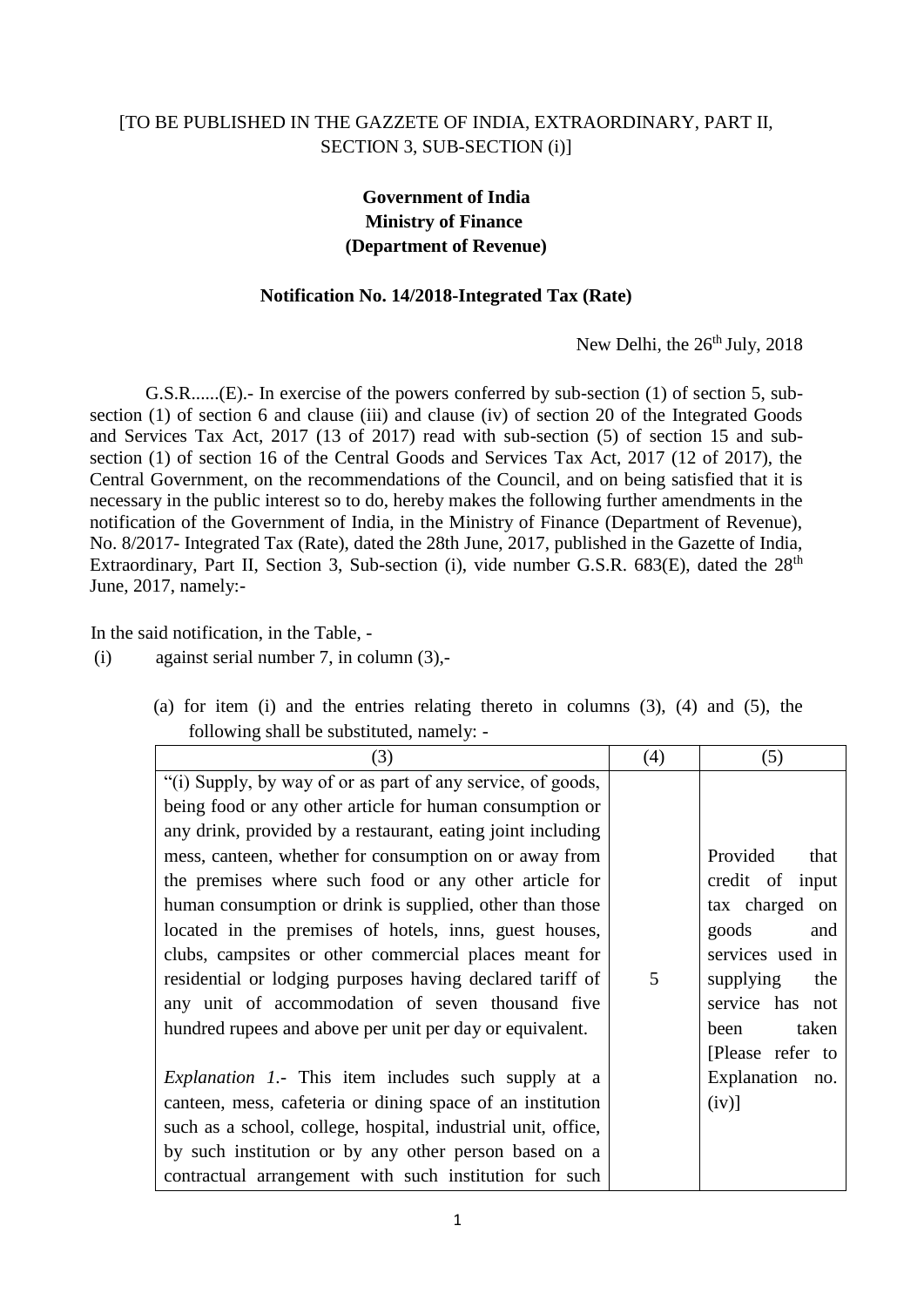| supply, provided that such supply is not event based or<br>occasional. |   |                  |
|------------------------------------------------------------------------|---|------------------|
| <i>Explanation 2.</i> - This entry excludes the supplies covered       |   |                  |
| under the item $7 (v)$ .                                               |   |                  |
| <i>Explanation 3.</i> - "declared tariff" includes charges for all     |   |                  |
| amenities provided in the unit of accommodation (given                 |   |                  |
|                                                                        |   |                  |
| on rent for stay) like furniture, air conditioner,                     |   |                  |
| refrigerators or any other amenities, but without excluding            |   |                  |
| any discount offered on the published charges for such                 |   |                  |
| unit.                                                                  |   |                  |
| (ia) Supply, of goods, being food or any other article for             |   | Provided<br>that |
| human consumption or any drink, by the Indian Railways                 |   | credit of input  |
| or Indian Railways Catering and Tourism Corporation                    |   | tax charged on   |
| Ltd. or their licensees, whether in trains or at platforms.            |   | goods<br>and     |
|                                                                        |   | services used in |
|                                                                        | 5 | supplying<br>the |
|                                                                        |   | service has not  |
|                                                                        |   | taken<br>been    |
|                                                                        |   | [Please refer to |
|                                                                        |   | Explanation no.  |
|                                                                        |   | $(iv)$ ";        |

(b) in items (ii), (vi) and (viii),-

- (A)for the words "declared tariff" wherever they occur, the words "value of supply" shall be substituted;
- (B) the Explanation shall be omitted;

(c) for item (v) and the entries relating thereto in columns (3), (4) and (5), the following shall be substituted, namely: -

| (3)                                                         | (4) |        |
|-------------------------------------------------------------|-----|--------|
| "(v) Supply, by way of or as part of any service, of goods, |     |        |
| being food or any other article for human consumption or    |     |        |
| any drink, at Exhibition Halls, Events, Conferences,        | 18  | $-$ ": |
| Marriage Halls and other outdoor or indoor functions that   |     |        |
| are event based and occasional in nature.                   |     |        |

(ii) against serial number 9, for item (vi) in column (3) and the entries relating thereto in columns (3), (4) and (5), the following shall be substituted, namely: -

|                                                             | $\left(4\right)$ |  |
|-------------------------------------------------------------|------------------|--|
| "(vi) Multimodal transportation of goods.                   |                  |  |
|                                                             |                  |  |
| <i>Explanation.</i> -                                       | 12               |  |
| (a) "multimodal transportation" means carriage of goods,    |                  |  |
| by at least two different modes of transport from the place |                  |  |